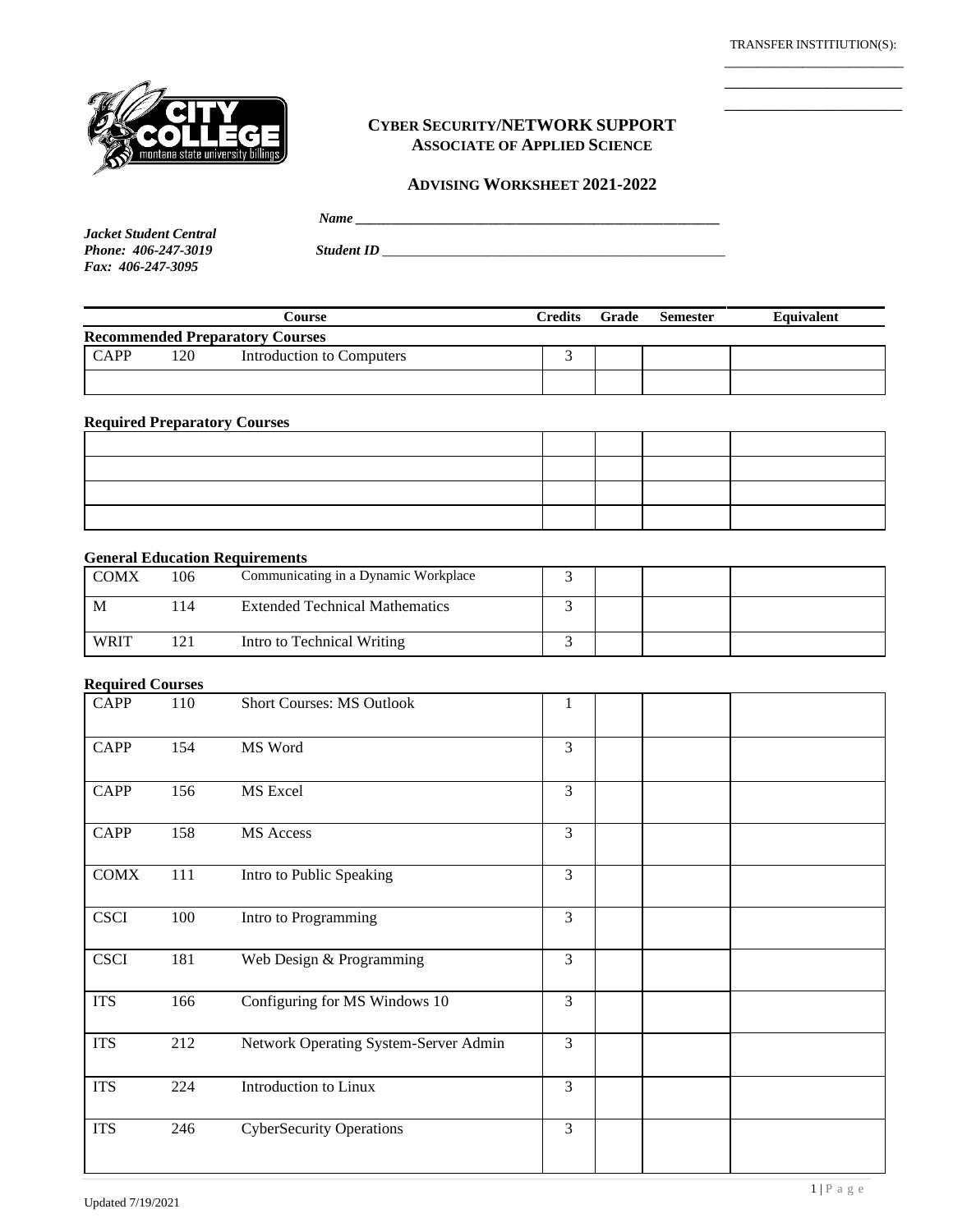| <b>ITS</b>                   | 256 | <b>CCNA</b> Security                                    | 3              |  |  |
|------------------------------|-----|---------------------------------------------------------|----------------|--|--|
| <b>ITS</b>                   | 257 | Introduction to Computer Virtualization                 | 3              |  |  |
| <b>ITS</b>                   | 274 | Advanced Hardware/Software<br>Troubleshooting & Support | 3              |  |  |
| <b>ITS</b>                   | 280 | Computer Repair & Maintenance                           | 3              |  |  |
| <b>ITS</b>                   | 283 | <b>Health Information Networking</b>                    | 3              |  |  |
| <b>NTS</b>                   | 104 | <b>CCNA 1: Intro to Networks</b>                        | $\overline{4}$ |  |  |
| <b>NTS</b>                   | 105 | CCNA 2: Routing & Switching Essentials                  | $\overline{4}$ |  |  |
| <b>NTS</b>                   | 204 | <b>CCNA 3: Scaling Networks</b>                         | 3              |  |  |
| <b>CST</b><br>or<br>Elective | 298 | <b>Technical Support Internship</b>                     | 3              |  |  |

# **TOTAL MINIMUM CREDITS REQUIRED 69**  *A grade of "C" (2.0) or higher is mandatory in all courses*

| <b>Suggested Plan of Study</b> |                |                        |                |
|--------------------------------|----------------|------------------------|----------------|
| <b>First Semester</b>          | <b>Credits</b> | <b>Second Semester</b> | <b>Credits</b> |
| <b>CAPP 154</b>                | 3              | CAPP 156               | 3              |
| <b>COMX 106</b>                | 3              | CSCI 181               | 3              |
| CSCI 100                       | 3              | <b>ITS 212</b>         | 3              |
| <b>ITS 166</b>                 | 3              | <b>NTS 104</b>         | 4              |
| <b>ITS 280</b>                 | 3              | <b>WRIT 121</b>        | 3              |
| M 114                          | 3              | TOTAL                  | 16             |
| <b>TOTAL</b>                   | 18             |                        |                |
| <b>Third Semester</b>          | <b>Credits</b> | <b>Fourth Semester</b> | <b>Credits</b> |
| CAPP 110                       | 1              | <b>COMX 111</b>        | 3              |
| <b>CAPP 158</b>                | 3              | <b>ITS 246</b>         | 3              |
| <b>ITS 224</b>                 | 3              | <b>ITS 274</b>         | 3              |
| <b>ITS 256</b>                 | 3              | <b>ITS 283</b>         | 3              |
| <b>ITS 257</b>                 | 3              | <b>NTS 204</b>         | 3              |
| <b>NTS 105</b>                 |                | CST 298 or Elective    | 3              |
| TOTAL                          | 17             | TOTAL                  | 18             |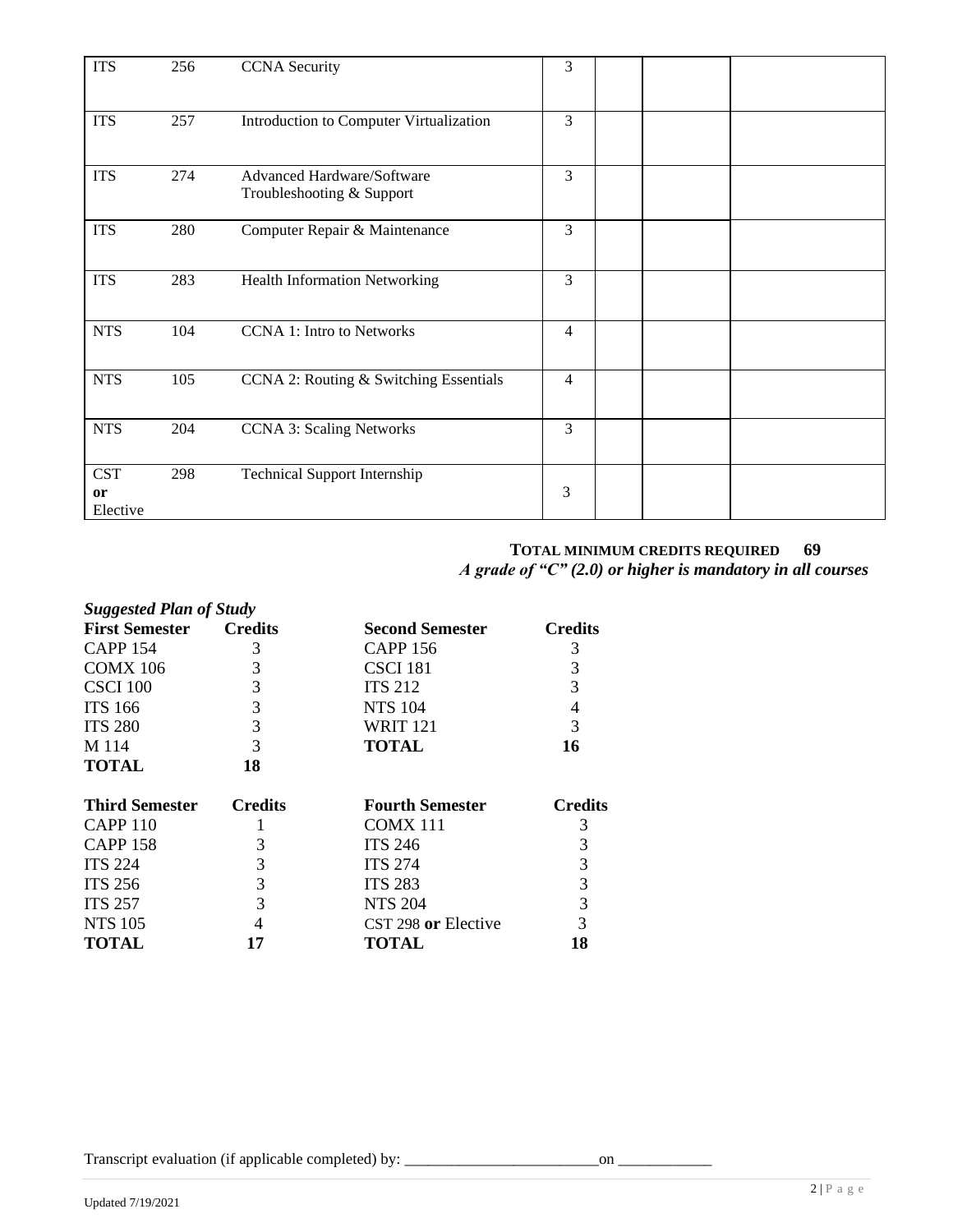# **Developing a Plan of Study**

To facilitate course planning and scheduling, students should be aware that not all courses are offered every semester. Some courses require pre-requisites and preparatory courses to be successfully completed or co-requisites be taken simultaneously.

## **Program Specific Information**

Students should know the following information:

- 1.) This is a fall start program. Please see an advisor for more information
- 2.) Students that earn an AAS degree and want to further their education thus career; are able to go on for a Bachelor of Applied Science degree through MSUB. There are a variety of thematic concentrations for completing the BAS degree. Please consult with an advisor for more information.